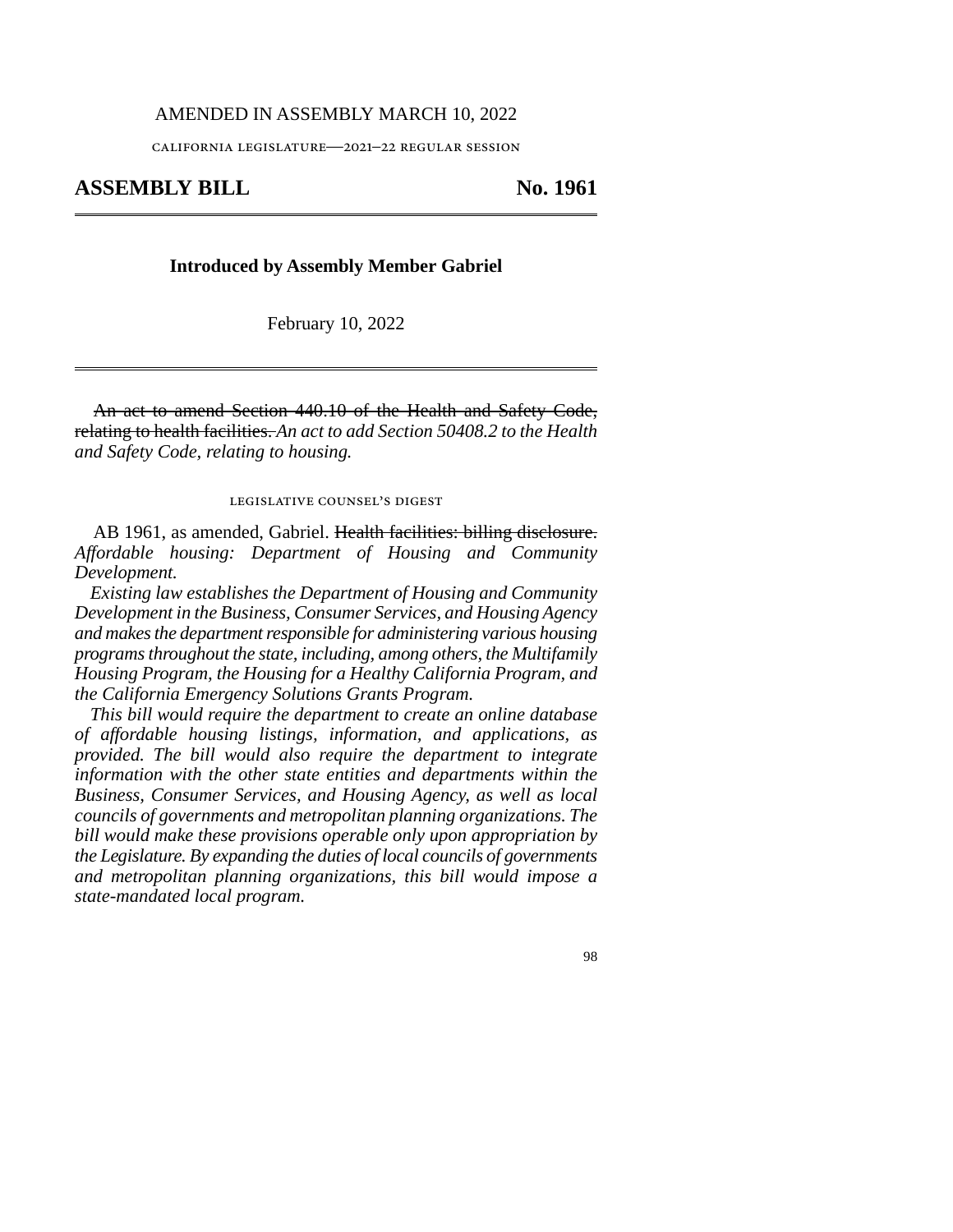*The California Constitution requires the state to reimburse local agencies and school districts for certain costs mandated by the state. Statutory provisions establish procedures for making that reimbursement.* 

*This bill would provide that, if the Commission on State Mandates determines that the bill contains costs mandated by the state, reimbursement for those costs shall be made pursuant to the statutory provisions noted above.* 

Exiting law requires every health facility, within 7 days after completion of the patient's itemized bill, to provide the primary attending health care practitioner a copy of the complete itemized charges for services rendered by the health facility to the health care practitioner's patient, upon written request specifying the individual patient, when the primary attending health care practitioner is not employed by the health facility and is not a member of an integrated group practice that provided the health facility services. Existing law defines "health facility" for purposes of these provisions.

This bill would make technical, nonsubstantive changes to the definition of "health facility."

Vote: majority. Appropriation: no. Fiscal committee: no-*yes*. State-mandated local program: no-*yes*.

*The people of the State of California do enact as follows:* 

 line 1 *SECTION 1. Section 50408.2 is added to the Health and Safety*  2 *Code, to read:* 

line 3 *50408.2. (a) The department shall do both of the following:* 

line 4 *(1) Create an online database of affordable housing listings,* 

5 *information, and applications, in coordination with state and local* 

line 6 *partners, including, but not limited to, the other departments and* 

line 7 *state entities within the Business, Consumer Services, and Housing* 

line 8 *Agency, as well as councils of governments and metropolitan* 

line 9 *planning organizations. The database shall serve the purpose of* 

10 *improving access to affordable housing by making it easier for* 

11 *low-income households to find and apply for affordable housing* 

12 *across the state, and facilitate alignment in tenant preferences* 13 *used in various jurisdictions to the extent possible. The database* 

14 *shall include, but not be limited to, all of the following:* 

15 (A) Data necessary for prospective tenants to do all of the 16 *following:* 

98